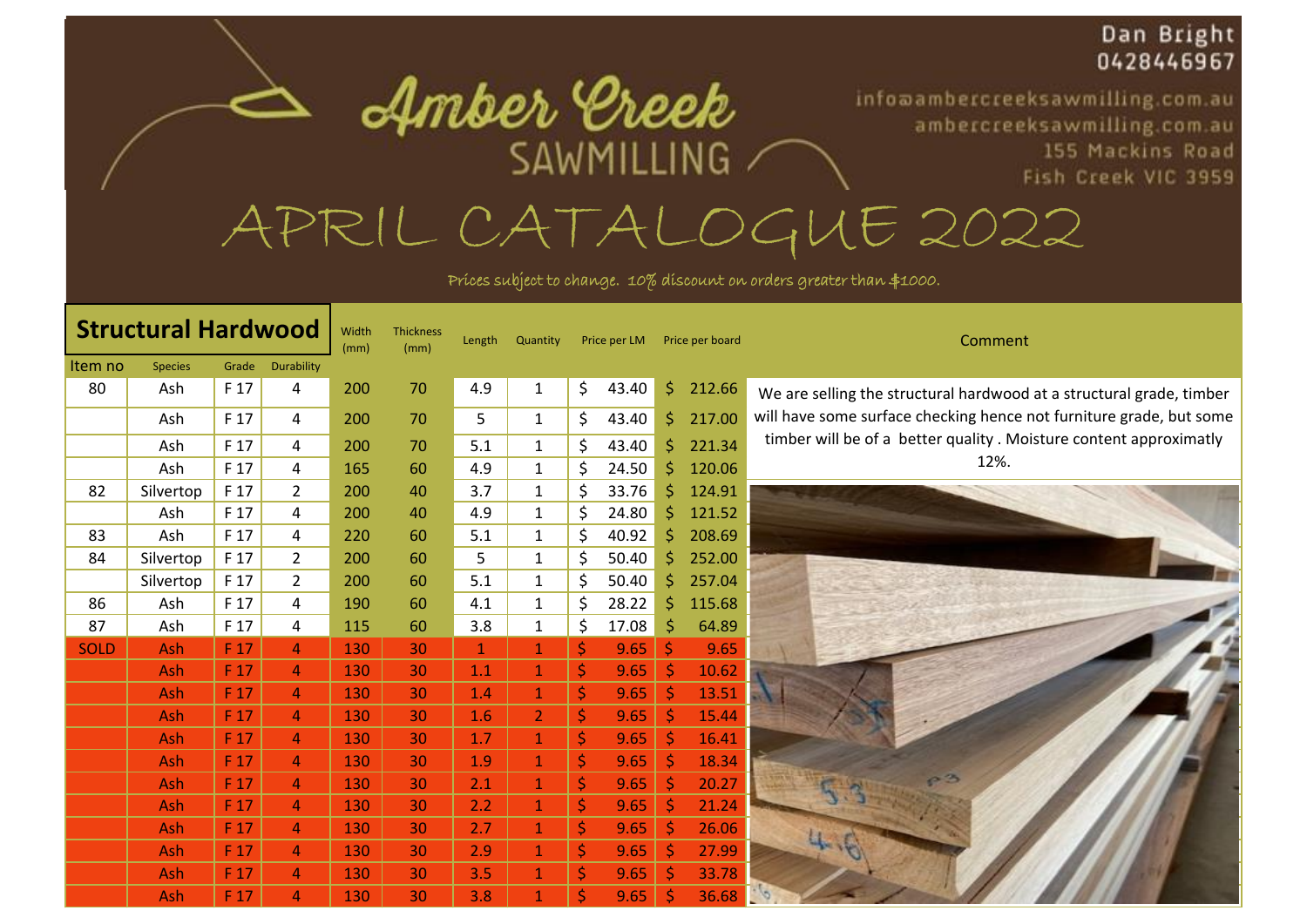|             | Ash       | F 17 | 4              | 130 | 30 | 4.4 | $\mathbf 1$    | \$      | 9.65  | \$      | 42.47      |                               |
|-------------|-----------|------|----------------|-----|----|-----|----------------|---------|-------|---------|------------|-------------------------------|
|             | Ash       | F 17 | $\overline{4}$ | 130 | 30 | 4.9 | $\overline{2}$ | \$      | 9.65  |         | 47.30      |                               |
|             | Ash       | F 17 | $\overline{4}$ | 130 | 30 | 5   | $\mathbf{1}$   | \$      | 9.65  | \$      | 48.26      |                               |
|             | Ash       | F 17 | $\overline{4}$ | 130 | 30 | 5.3 | $\mathbf{1}$   | \$      | 9.65  | Ś       | 51.16      |                               |
|             | Ash       | F 17 | $\overline{4}$ | 130 | 30 | 5.6 | $\mathbf{1}$   | \$      | 9.65  | $\zeta$ | 54.05      |                               |
| 89          | Ash       | F 17 | 4              | 210 | 35 | 5.7 | $\mathbf 1$    | $\zeta$ | 22.79 | \$      | 129.87     |                               |
| <b>SOLD</b> | Ash       | F 17 | $\overline{4}$ | 175 | 35 | 155 |                | \$      | 15.16 |         | \$2,349.70 |                               |
| 91          | Silvertop | F 17 | $\overline{2}$ | 140 | 35 | 4.2 | $\mathbf{1}$   | \$      | 18.19 | \$.     | 76.39      |                               |
|             | Silvertop | F 17 | $\overline{2}$ | 140 | 35 | 4.3 | $\overline{2}$ | \$      | 18.19 |         | 78.21      |                               |
|             | Silvertop | F 17 | $\overline{2}$ | 140 | 35 | 4.4 | $\mathbf{1}$   | \$      | 18.19 | \$      | 80.03      |                               |
|             | Silvertop | F 17 | $\overline{2}$ | 140 | 35 | 4.6 | $\mathbf 1$    | \$      | 18.19 | \$      | 83.67      |                               |
|             | Silvertop | F 17 | $\overline{2}$ | 140 | 35 | 5   | $\mathbf{1}$   | $\zeta$ | 18.19 | \$      |            | 90.94 Silvertop BAL 29 rating |
| 92          | Silvertop | F 17 | $\overline{2}$ | 190 | 45 | 3.5 | $\mathbf 1$    | \$      | 31.74 | \$      | 111.08     |                               |
| 92A         | Silvertop | F 17 | $\overline{2}$ | 185 | 45 | 4.4 | $\mathbf{1}$   | \$      | 30.90 | \$      | 135.97     |                               |
| 93          | Silvertop | F 17 | $\overline{2}$ | 130 | 45 | 2.3 | $\mathbf{1}$   | \$      | 21.72 | \$      | 49.94      |                               |
| 94          | Silvertop | F 17 | $\overline{2}$ | 240 | 45 | 4.8 | $\mathbf{1}$   | \$      | 45.58 | ς       | 218.76     |                               |
| 95          | Silvertop | F 17 | $\overline{2}$ | 135 | 35 | 2.5 | $\mathbf{1}$   | \$      | 14.99 | \$      | 37.47      |                               |
| 96          | Silvertop | F 17 | $\overline{2}$ | 170 | 25 | 4.8 | $\mathbf{1}$   | \$      | 13.48 | \$      | 64.71      |                               |
| 98          | Silvertop | F 17 | $\overline{2}$ | 70  | 35 | 4.4 | $\mathbf{1}$   | \$      | 7.77  | Ś       | 34.19      |                               |
| 107         | Bluegum   | F27  | $\overline{2}$ | 90  | 45 | 1.5 | $\mathbf{1}$   | \$      | 20.49 | Ş       | 30.74      |                               |
|             | Bluegum   | F27  | $\overline{2}$ | 90  | 45 | 2.2 | $\mathbf{1}$   | \$      | 20.49 |         | 45.08      |                               |
|             | Bluegum   | F27  | $\overline{2}$ | 90  | 45 | 3.9 | $\mathbf{1}$   | \$      | 20.49 |         | 79.92      |                               |
|             | Bluegum   | F27  | $\overline{2}$ | 90  | 45 | 4.7 | $\mathbf{1}$   | \$      | 20.49 |         | 96.32      |                               |
|             | Bluegum   | F27  | $\overline{2}$ | 90  | 45 | 4.8 | $\overline{2}$ | \$      | 20.49 | Ś       | 98.37      |                               |
|             | Bluegum   | F27  | $\overline{2}$ | 90  | 45 | 4.9 | $\overline{2}$ | \$      | 20.49 | \$      | 100.42     |                               |
|             | Bluegum   | F27  | $\overline{2}$ | 90  | 45 | 5   | $\mathbf{1}$   | \$      | 20.49 | \$      | 102.47     | P <sub>2</sub>                |
|             | Bluegum   | F27  | $\overline{2}$ | 90  | 45 | 5.1 | $\mathbf 1$    | \$      | 20.49 | \$      | 104.51     |                               |
|             | Bluegum   | F27  | $\overline{2}$ | 90  | 45 | 5.2 | $\overline{2}$ | \$      | 20.49 | \$.     | 106.56     |                               |
|             |           |      |                |     |    |     |                |         |       |         |            |                               |
|             |           |      |                |     |    |     |                |         |       |         |            |                               |
|             |           |      |                |     |    |     |                |         |       |         |            |                               |
|             |           |      |                |     |    |     |                |         |       |         |            |                               |
|             |           |      |                |     |    |     |                |         |       |         |            |                               |
|             |           |      |                |     |    |     |                |         |       |         |            |                               |
|             |           |      |                |     |    |     |                |         |       |         |            |                               |
|             |           |      |                |     |    |     |                |         |       |         |            |                               |
|             |           |      |                |     |    |     |                |         |       |         |            |                               |
|             |           |      |                |     |    |     |                |         |       |         |            |                               |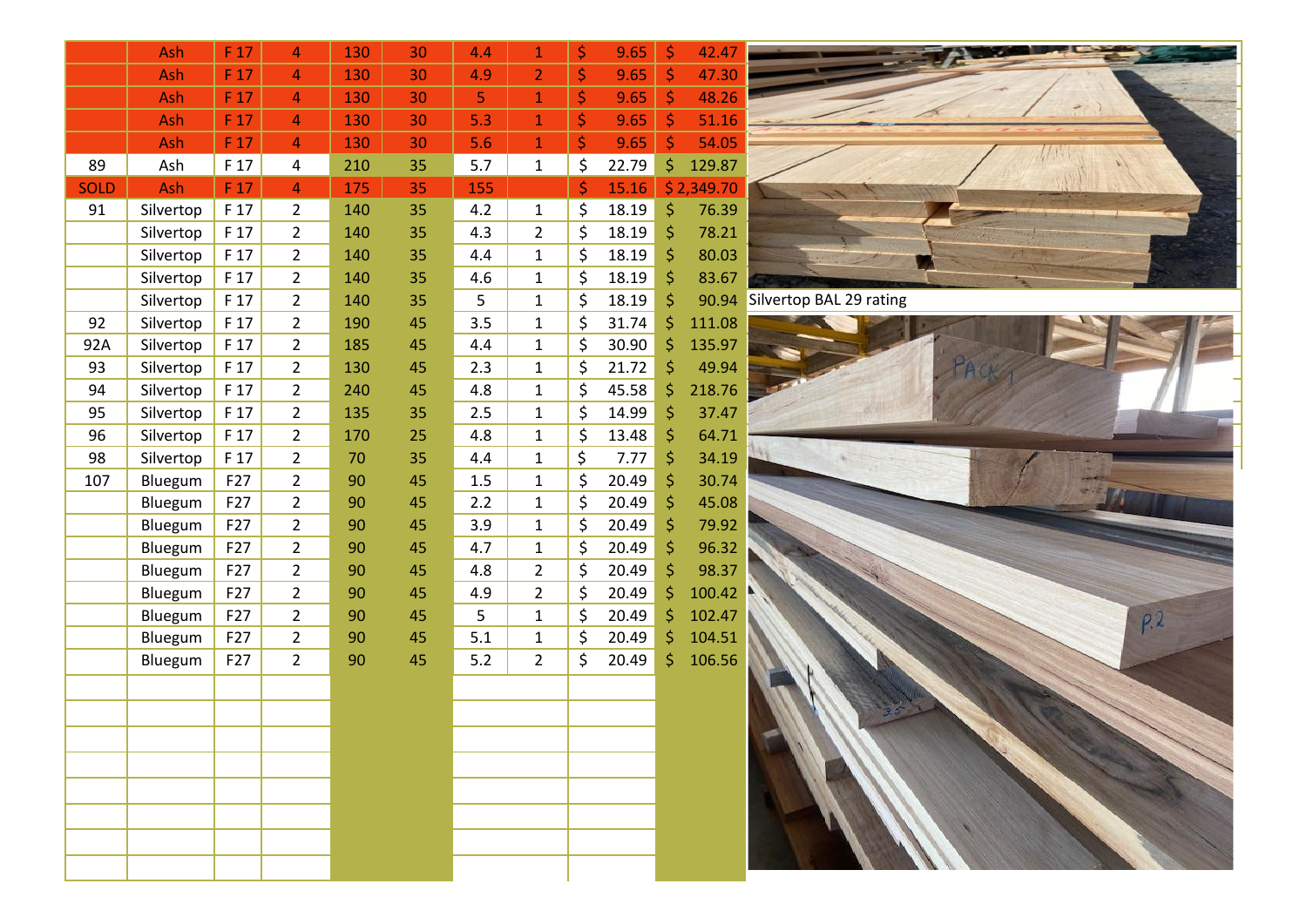|  |  | <b>Structural Softwood</b> |
|--|--|----------------------------|
|--|--|----------------------------|

| 99  | Cypress |           |   | 200 | 50 |     | 50 | 18.56 | 18.56 | Rough Sawn and air dried- range of lengths from 2.4 to 5.4m           |
|-----|---------|-----------|---|-----|----|-----|----|-------|-------|-----------------------------------------------------------------------|
| 100 | Cypress | <b>F7</b> |   | 190 | 45 |     | 50 | 24.81 |       | 24.81 Dressed on request                                              |
| 101 | Pine    | F7        | 4 | 190 | 45 | 2.4 | 19 | 11.16 | 26.78 |                                                                       |
| 102 | Pine    | F7        | 4 | 190 | 45 | 2.7 | 13 | 11.16 | 30.13 | DAR (dressed all round) Pine sold as a pack, can be ripped to 90 x 45 |
| 103 | Pine    | F7        | 4 | 190 | 45 | ٠   | 13 | 11.16 | 33.47 | on request                                                            |
| 104 | Pine    | F8        | 4 | 190 | 45 | 3.3 | 25 | 11.16 | 36.82 |                                                                       |

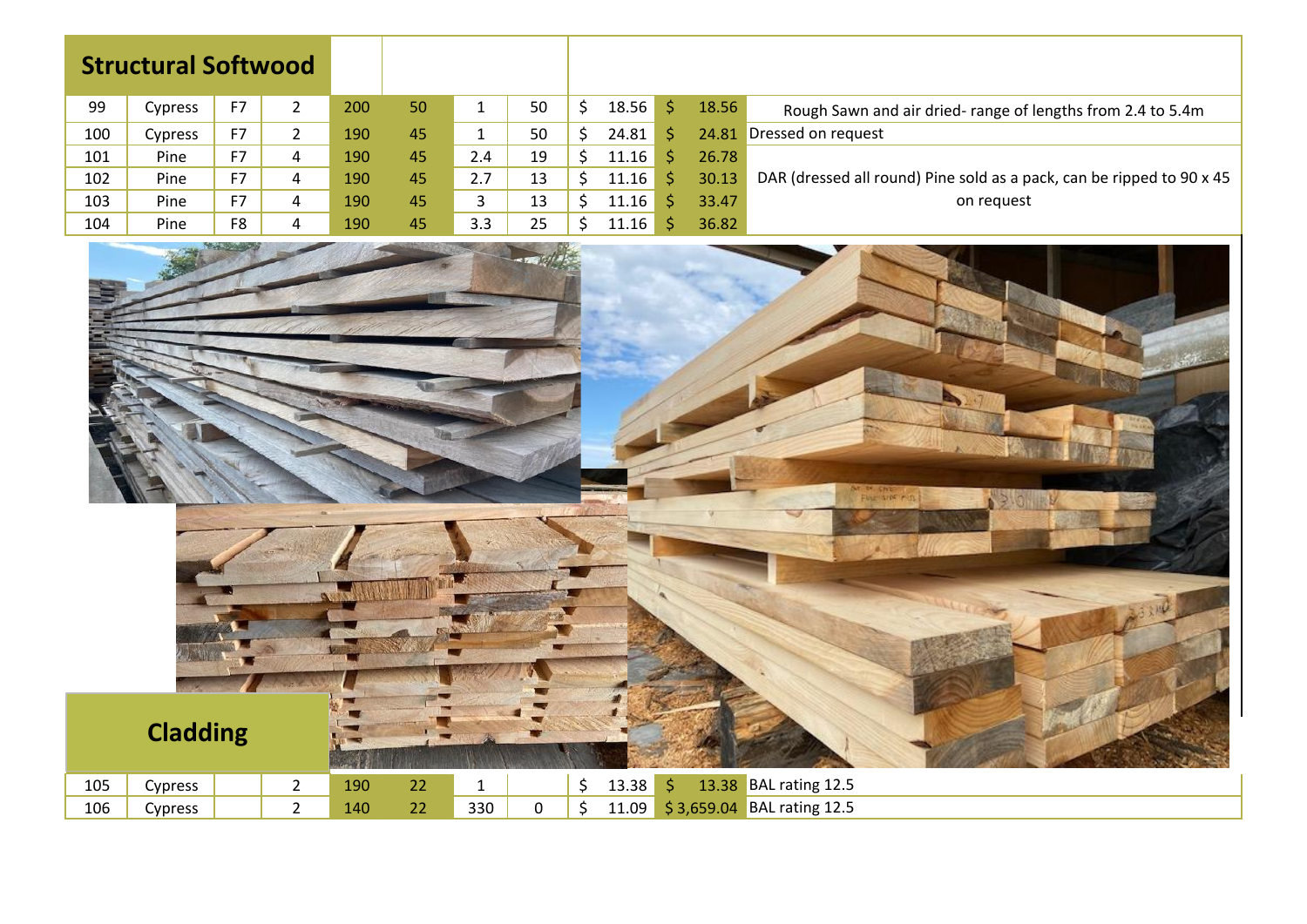## **Rough Sawn Slabs**

| <b>Item No</b> | <b>Species</b> | Grade | Durability     | Width<br>(mm) | <b>Thickness</b><br>(mm) | Length         | Quantity       | Price per LM  |                    | Price per item | Comment                                             |
|----------------|----------------|-------|----------------|---------------|--------------------------|----------------|----------------|---------------|--------------------|----------------|-----------------------------------------------------|
| $\overline{2}$ | Cypress        |       | $\overline{2}$ | 700           | 80                       | 4              | $\mathbf{1}$   | \$.<br>100.00 | \$.                | 280.00         |                                                     |
|                |                |       | $\overline{2}$ | 400           | 50                       | 5.2            | $\overline{2}$ | \$<br>80.00   | \$                 | 166.40         |                                                     |
| 3              | Cypress        |       | $\overline{2}$ | 900           | 100                      | 6.8            | $\overline{2}$ | \$<br>120.00  | \$                 | 734.40         | Part live edge, straight, amazing!                  |
| $\overline{7}$ | Cypress        |       | $\overline{2}$ | 350           | 60                       | $\overline{2}$ | 13             | \$<br>100.00  | \$                 | 70.00          |                                                     |
|                |                |       |                | 350           | 60                       | 3.6            | 10             | \$<br>100.00  | $\zeta$            | 126.00         | Huge variety pack of widths and lengths             |
|                |                |       |                | 600           | 50                       | 4.2            | 4              | 100.00<br>\$. | $\zeta$            | 252.00         |                                                     |
| 8              | Elm            |       |                | 800           | 80                       | 2.4            | $\overline{7}$ | \$150.00      | \$                 | 288.00         |                                                     |
|                |                |       |                |               |                          |                |                |               |                    |                |                                                     |
| 70             | English Oak    |       |                | 700           | 70                       | 2.2            | $\overline{7}$ | \$<br>180.00  | \$                 | 277.20         | Ends are wide, up to 900plus                        |
| 9              | Elm            |       |                | 800           | 70                       | 2.4            | 8              | \$<br>150.00  | $\zeta$            | 288.00         |                                                     |
|                |                |       |                | 1000          | 70                       | 2.4            | $\overline{2}$ | \$150.00      | \$                 | 360.00         | Big variety in widths, 1 with a hole in it          |
|                | Manna          |       |                |               |                          |                |                |               |                    |                |                                                     |
| 10             | Gum            |       |                | 500           | 80                       | $\overline{2}$ | 5              | 100.00<br>\$. | \$                 | 100.00         | Curvey                                              |
|                |                |       |                | 300           | 50                       | $\overline{2}$ | 5              | \$<br>80.00   | \$                 | 48.00          |                                                     |
|                |                |       |                |               |                          |                |                |               |                    |                |                                                     |
| 11             | English Oak    |       |                | 700           | 90                       | $\overline{2}$ | $\mathbf{1}$   | \$.<br>180.00 | \$.                | 252.00         |                                                     |
|                | Southern       |       |                |               |                          |                |                |               |                    |                |                                                     |
| 12             | Mahogany       |       |                | 400           | 55                       | $\overline{2}$ | 3              | \$<br>100.00  | \$                 | 80.00          | A little rough looking                              |
|                |                |       |                | 300           | 55                       | $\overline{2}$ | $\overline{2}$ | \$.<br>100.00 | Ŝ                  | 60.00          |                                                     |
| 13             | Silky Oak      |       |                | 300           | 55                       | 4.5            | $\overline{2}$ | \$.<br>100.00 | \$                 | 135.00         |                                                     |
|                |                |       |                | 350           | 55                       | 4.5            | $\overline{2}$ | \$<br>175.00  | \$                 | 275.63         | One is a little rough but the rest will be stunning |
|                |                |       |                | 450           | 55                       | 4.5            | $\overline{2}$ | \$175.00      | \$                 | 354.38         |                                                     |
| 23             | Ash            |       | 4              | 600           | 70                       | 5.4            | $\mathbf{1}$   |               | \$                 |                |                                                     |
|                |                |       | 4              | 700           | 70                       | 5.4            | $\mathbf{1}$   |               | \$                 |                |                                                     |
| 26             | Cypress        |       | $\overline{2}$ | 500           | 70                       | 3              | $\overline{2}$ | \$100.00      | \$                 | 150.00         |                                                     |
|                |                |       | $\overline{2}$ | 300           | 70                       | 3              | 3              | \$<br>100.00  | $\mathsf{\hat{S}}$ | 90.00          |                                                     |
| 37             | Cypress        |       | $\overline{2}$ | 300           | 50                       | 6              | 5              | \$<br>90.00   | \$                 | 162.00         |                                                     |
|                |                |       |                | 500           | 50                       | 2.7            | 5              | \$<br>90.00   | \$                 | 121.50         |                                                     |
|                |                |       |                | 400           | 50                       | 3.6            | 5              | \$<br>90.00   | \$                 | 129.60         | Big variety pack, all sorts of lengths and widths   |
|                |                |       |                | 400           | 50                       | 1.8            | 5              | \$<br>90.00   | \$                 | 64.80          |                                                     |
|                |                |       |                |               |                          |                |                |               |                    |                |                                                     |
| 41             | Cypress        |       | $\overline{2}$ | 900           | 140                      | 6.5            | $\mathbf{1}$   | \$130.00      |                    | \$760.50       |                                                     |
|                |                |       | $\overline{2}$ | 700           | 160                      | 6.5            | $\mathbf{1}$   | \$<br>150.00  | \$                 | 682.50         | Impressive!                                         |
| 45             | Cypress        |       | $\overline{2}$ | 500           | 50                       | 4              | 7              | 90.00<br>\$   | $\mathsf{S}$       | 180.00         |                                                     |
| 48             | Cypress        |       | $\overline{2}$ | 700           | 80                       | 3.4            | 5              | \$<br>100.00  | Ŝ.                 | 238.00         |                                                     |